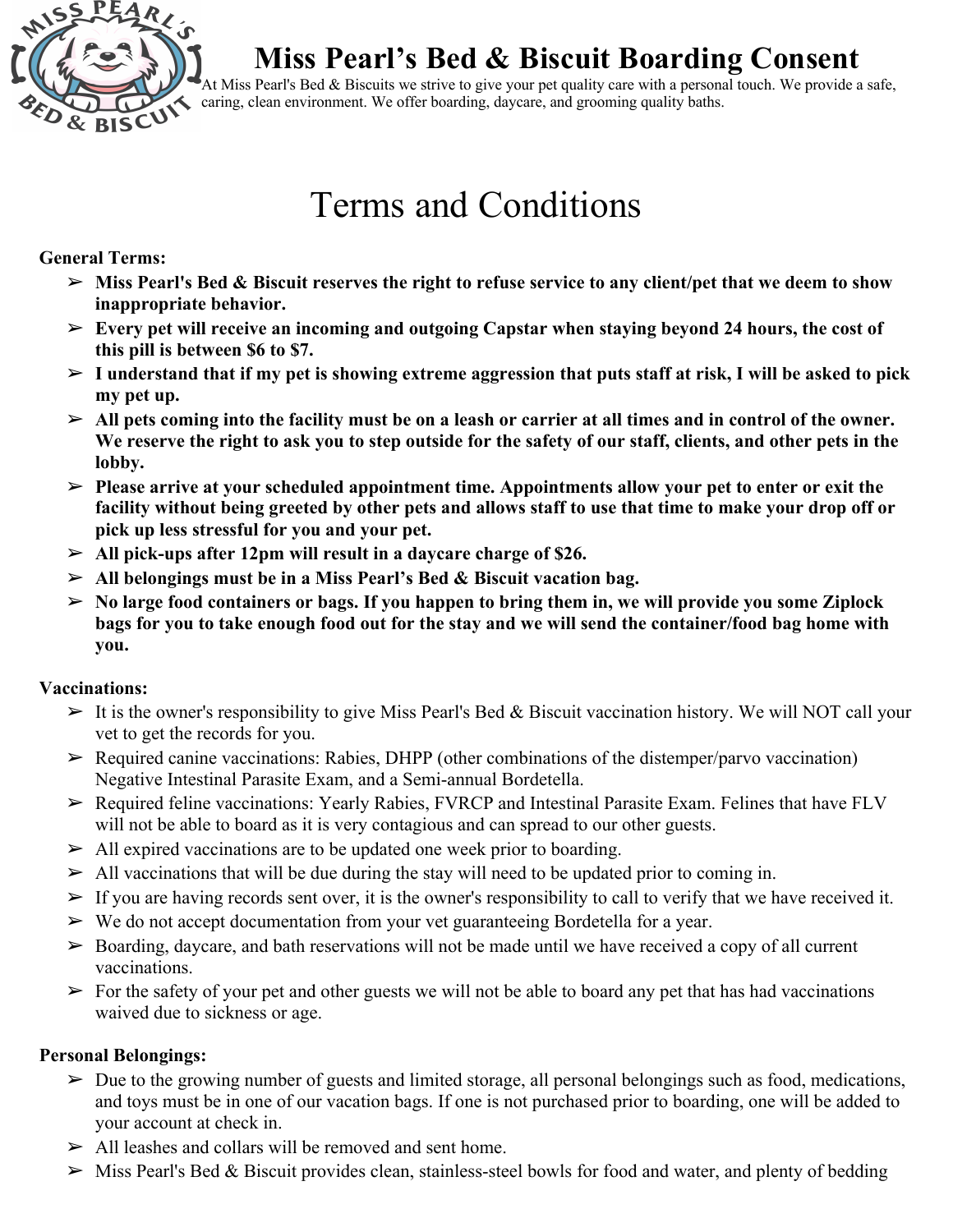

At Miss Pearl's Bed & Biscuits we strive to give your pet quality care with a personal touch. We provide a safe, caring, clean environment. We offer boarding, daycare, and grooming quality baths.

for every patient. We do not allow personal bedding, clothing or towels to be left with boarding pets. All bedding gets washed and replaced daily.

- $\triangleright$  We have toys out in the play yards for the pet's entertainment while being supervised or you can bring up to 2 of their favorite toys that can fit into the vacation bag. (no stuffed animals, tennis balls, or ropes)
- $\triangleright$  This facility is not responsible for any lost or damaged belongings.
- $\triangleright$  No food bags or large food containers are not permitted due to the lack of storage.
- $\triangleright$  If a large food bag or container is brought in, we will provide you Ziplock bags for you to sort it out. Refusal to do so will result in the container being sent home and your pet to eat our food during the stay.

# **Check In/Out Times/Reservations:**

- ➢ **Drop offs and pickups are by appointment only. Please arrive at your scheduled time.**
- $\triangleright$  If you do not make it within your scheduled time frame (15 minutes), then you would need to call and reschedule.
- $\triangleright$  If you do not call to reschedule, your reservation will be marked as a "No Show" and canceled.
- $\triangleright$  We do not allow drop offs and pick-ups outside of our normal business hours of operations.
- $\triangleright$  Reservation confirmations are sent out 48 hours prior to boarding reservation. If it is not confirmed, you risk the chance of your reservation being canceled.

# **Sickness/Injury:**

- $\triangleright$  In case of an emergency with my pet, I give permission to Pine Meadow Veterinary Clinic to treat my pet.
- $\triangleright$  Should your pet become ill (including vomiting, diarrhea, inappetence, etc) during their stay, Miss Pearl's Bed & Biscuit or the doctors at Pine Meadow Vet Clinic will make every reasonable effort to contact the owner or authorized emergency contact to advise them of the situation. Miss Pearl's Bed & Biscuit/Pine Meadow Veterinary Clinic will be authorized to give the necessary care or treatment for the pet at the owner's expense.

# **Social Media:**

● I give Miss Pearl's Bed & Biscuits permission to post my pet's picture to social media, posters, websites or other media, without limitation and agree not to make any claim of misappropriation of personality, breach of privacy, and other loss or damages against Miss Pearl's Bed & Biscuits.

# **Payments/Nonpayment:**

- $\triangleright$  Full payment is required at the time of check out. Any stay lasting longer than two (2) weeks will be required to pay a deposit up front for half of the stay.
- $\triangleright$  We do not allow payment arrangements at this facility. All payments are to be paid in full before receiving your pet.
- $\triangleright$  We accept all major credit cards, checks (with proof of valid driver's license or state id), and cash.

#### **Abandonment:**

• In accordance with Florida State Statute 705.19, pets that are left beyond their scheduled date of release from boarding without communication from the owner may be considered abandoned. Miss Pearl's Bed & Biscuits will make every reasonable effort to contact the owner or authorized agent before further action is taken. In the event no contact can be made, a certified letter will be sent to the owner's last known address. If no response is made within ten (10) days, the pet will be considered abandoned and will become the property of Miss Pearl's Bed & Biscuits. Abandonment does not release the owner from financial obligation leading up to and including care for the pet once in the legal ownership of the facility. Miss Pearl's Bed & Biscuits reserves the right to evaluate abandoned pets for the purpose of adopting out. Animals deemed suitable for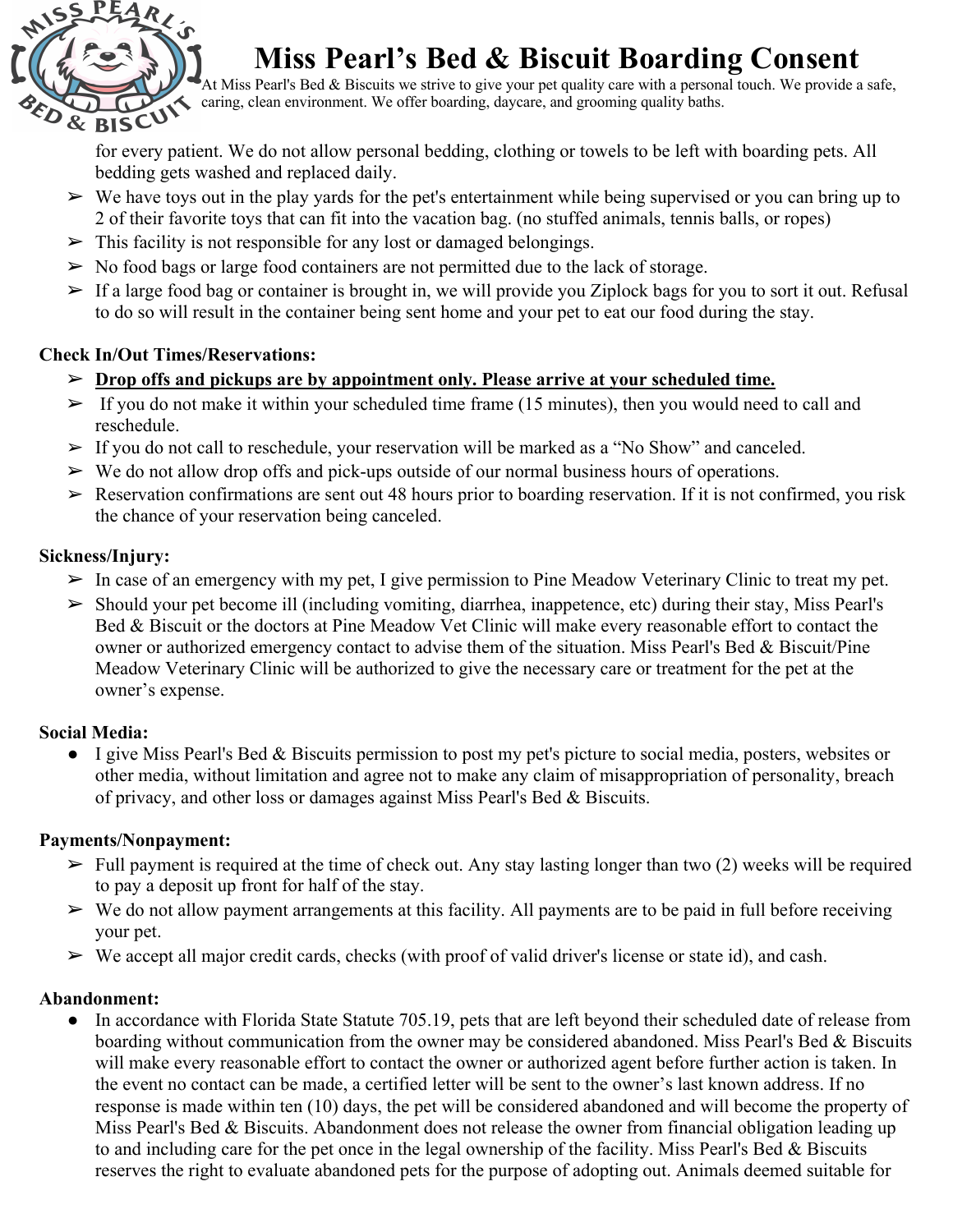

At Miss Pearl's Bed & Biscuits we strive to give your pet quality care with a personal touch. We provide a safe, caring, clean environment. We offer boarding, daycare, and grooming quality baths.

adoption may be turned over to bona fide rescue organizations or county-based Animal Services.

#### **Feeding Instructions and Treats:**

- $\triangleright$  We encourage you to bring your own food. This will prevent the stress to your pet's system from the diet change.
- $\triangleright$  Miss Pearl's Bed & Biscuit understands that your pet may have a special diet (raw, green beans, rice and chicken, etc) and we are happy to accommodate them.
- $\triangleright$  In the event that you do not provide your pet's food or they run out of their own food, they will be fed Science Diet I/D dry food, free of charge. Canned food can be provided but will come with an extra charge.
- $\triangleright$  In the event that we cannot get your pet to eat, we will give our canned food to your pet but it will be extra.
- $\triangleright$  Extensive meal preps may come with an extra charge. (Microwaving food, hand feeding, extensive steps in preparing food, etc.)

#### **Medications:**

- $\triangleright$  For pets that are on medication during their stay, we ask that owners provide the medications in their original vial, marked with the pet's name, drug name, dosage, and instructions on a label printed by a pharmacy or veterinary hospital/clinic.
- $\triangleright$  A daily medication fee for oral medications will be \$1.50 and for injections will be \$3 per day.
- $\triangleright$  If the prescription label is for another pet, we will NOT be administering any medication from that container.
- $\triangleright$  We will not accept a letter from your vet stating that it is safe for that pet to take medication prescribed to another pet.
- $\triangleright$  We do not administer PRN medications. We would love to say that we know your dog's habit or pain tolerance as well as you, but that is not the case. We administer medications once a day (SID), twice a day (BID), three times a day (TID), four times a day (QID), every other day (QOD), or once a week (QW).

# **Cancellation Policy:**

- $\triangleright$  We require a 48-hour notice for all cancellations and changes.
- $\triangleright$  We reserve the right to charge for the full length of the boarding reservation for no shows.
- $\triangleright$  We reserve the right to charge for Daycare/Groom/Bath reservations for no shows.
- ➢ After 3 "No Shows" your account status could be suspended.

# **Storm Policy:**

● When an impending dangerous storm is anticipated to his Pensacola area, we recommend taking your pet with you. If your pet is boarding at this time, we will make every effort to contact you or an authorized agent to come pick up your pet. If we cannot make contact, Miss Pearl's Bed & Biscuit will take all possible precautions to care for your pet. If the staff members are UNABLE to get to the kennel during or after the storm, the remaining guests will be alone until someone can get to them. We cannot guarantee your pet's safety as we cannot predict the storm.

# **Baths/Nail Trims:**

- $\triangleright$  If we feel that baths or nail trims are too traumatic for the pet or safety of our staff is at risk, we reserve the right to refuse service. The pets and staff's safety are of our utmost concern.
- $\triangleright$  If we are not able to brush the matts of your pet's fur, we will not move forward with the bath. This can cause serious discomfort to your pet by making the matts tighter, and pull on the scalp of the dog, if they were to get wet.